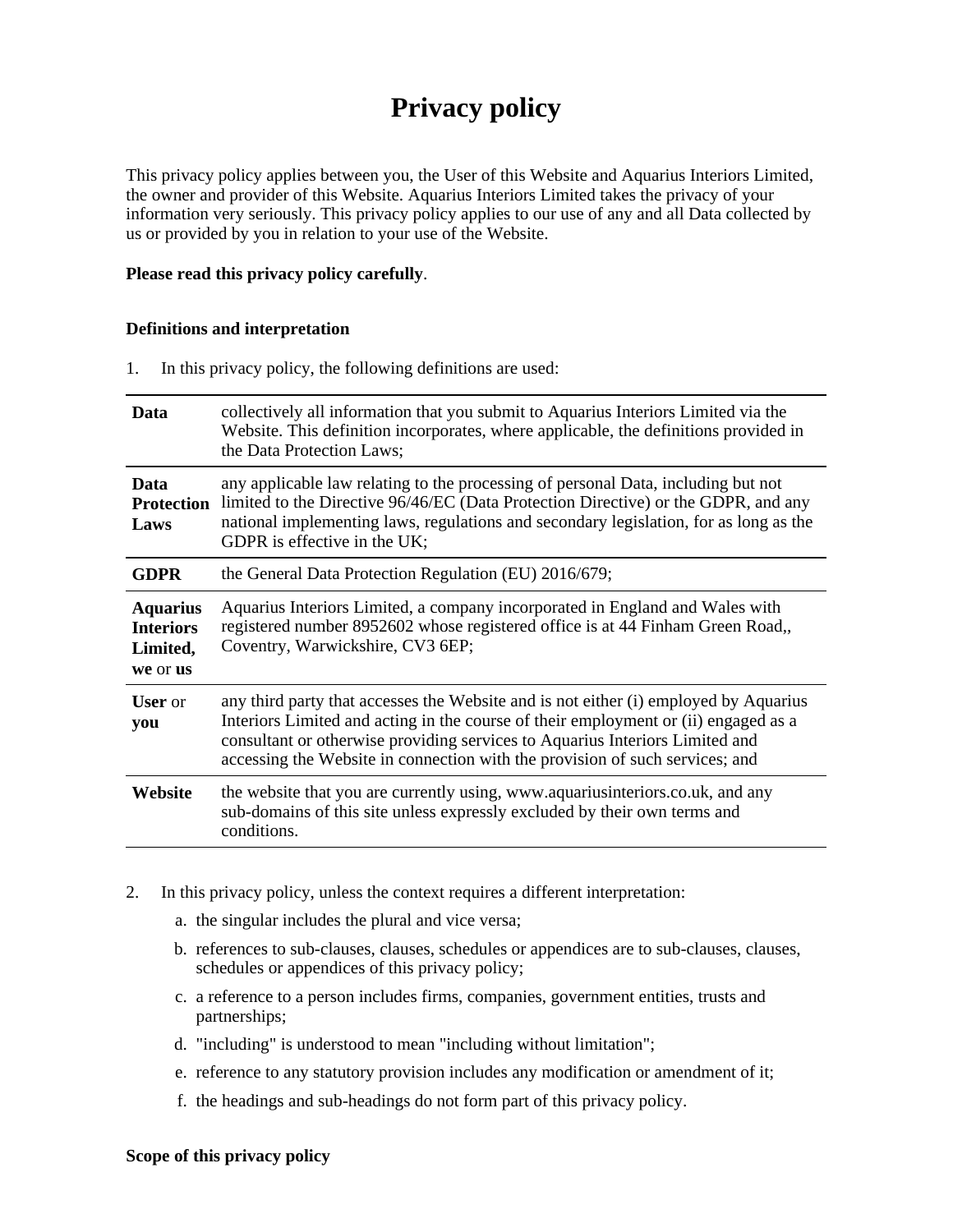- 3. This privacy policy applies only to the actions of Aquarius Interiors Limited and Users with respect to this Website. It does not extend to any websites that can be accessed from this Website including, but not limited to, any links we may provide to social media websites.
- 4. For purposes of the applicable Data Protection Laws, Aquarius Interiors Limited is the "data controller". This means that Aquarius Interiors Limited determines the purposes for which, and the manner in which, your Data is processed.

## **Data collected**

- 5. We may collect the following Data, which includes personal Data, from you:
	- a. name;
	- b. contact Information such as email addresses and telephone numbers; in each case, in accordance with this privacy policy.

# **How we collect Data**

- 6. We collect Data in the following ways:
	- a. data is given to us by you; and
	- b. data is collected automatically.

## **Data that is given to us by you**

- 7. Aquarius Interiors Limited will collect your Data in a number of ways, for example:
	- a. when you contact us through the Website, by telephone, post, e-mail or through any other means;
	- b. when you use our services;

in each case, in accordance with this privacy policy.

# **Data that is collected automatically**

- 8. To the extent that you access the Website, we will collect your Data automatically, for example:
	- a. we automatically collect some information about your visit to the Website. This information helps us to make improvements to Website content and navigation, and includes your IP address, the date, times and frequency with which you access the Website and the way you use and interact with its content.

## **Our use of Data**

- 9. Any or all of the above Data may be required by us from time to time in order to provide you with the best possible service and experience when using our Website. Specifically, Data may be used by us for the following reasons:
	- a. internal record keeping;
	- b. improvement of our products / services;

in each case, in accordance with this privacy policy.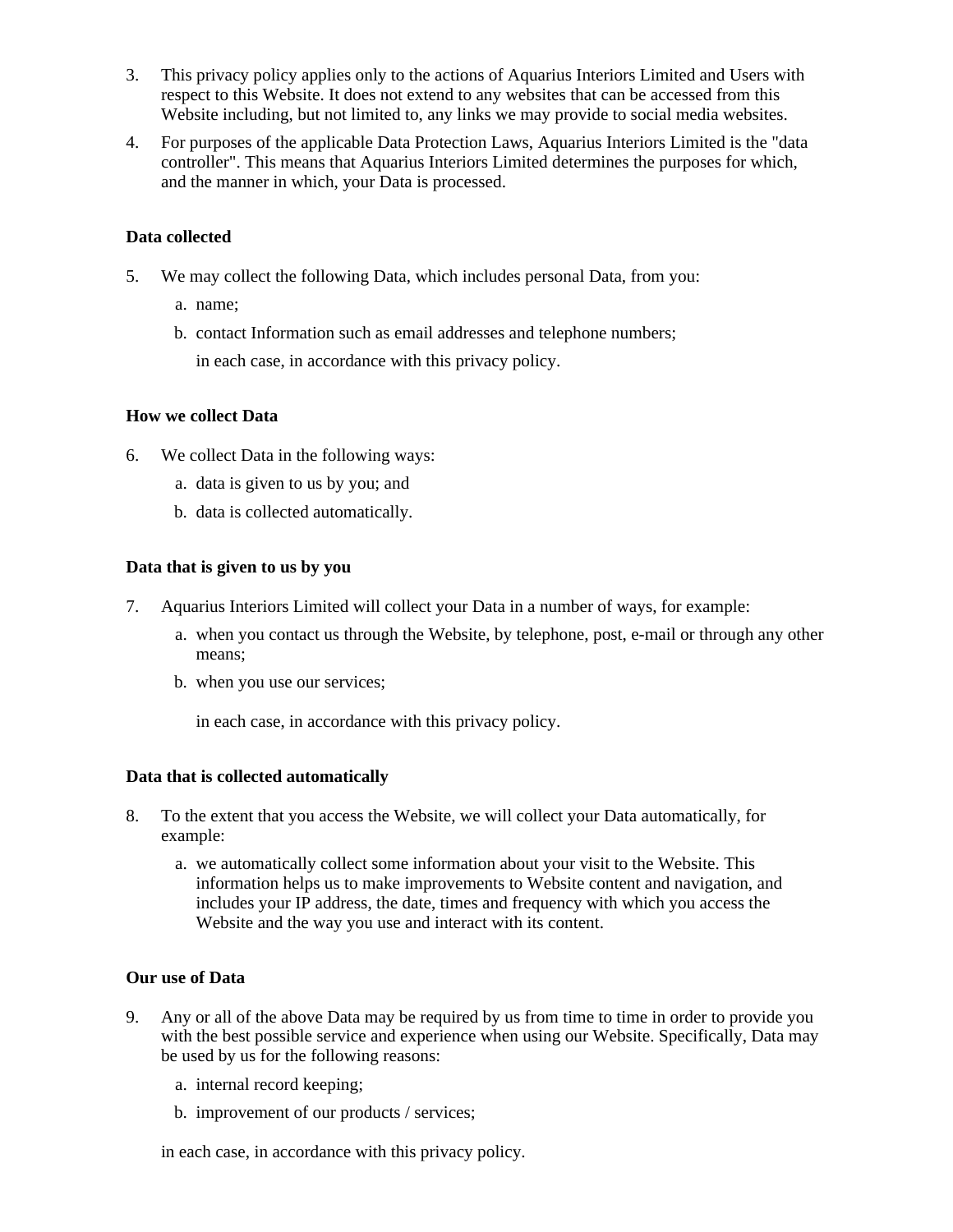10. We may use your Data for the above purposes if we deem it necessary to do so for our legitimate interests. If you are not satisfied with this, you have the right to object in certain circumstances (see the section headed "Your rights" below).

#### **Who we share Data with**

- 11. We may share your Data with the following groups of people for the following reasons:
	- a. our employees, agents and/or professional advisors So that we can give appropiate advice and contact user to give further information.;

in each case, in accordance with this privacy policy.

## **Keeping Data secure**

- 12. We will use technical and organisational measures to safeguard your Data, for example:
	- a. access to your account is controlled by a password and a user name that is unique to you.
	- b. we store your Data on secure servers.
- 13. We are certified to PCI DSS. This family of standards helps us manage your Data and keep it secure.
- 14. Technical and organisational measures include measures to deal with any suspected data breach. If you suspect any misuse or loss or unauthorised access to your Data, please let us know immediately by contacting us via this e-mail address: warren@aquariusinteriors.co.uk.
- 15. If you want detailed information from Get Safe Online on how to protect your information and your computers and devices against fraud, identity theft, viruses and many other online problems, please visit www.getsafeonline.org. Get Safe Online is supported by HM Government and leading businesses.

## **Data retention**

- 16. Unless a longer retention period is required or permitted by law, we will only hold your Data on our systems for the period necessary to fulfil the purposes outlined in this privacy policy or until you request that the Data be deleted.
- 17. Even if we delete your Data, it may persist on backup or archival media for legal, tax or regulatory purposes.

## **Your rights**

- 18. You have the following rights in relation to your Data:
	- a. **Right to access** the right to request (i) copies of the information we hold about you at any time, or (ii) that we modify, update or delete such information. If we provide you with access to the information we hold about you, we will not charge you for this, unless your request is "manifestly unfounded or excessive." Where we are legally permitted to do so, we may refuse your request. If we refuse your request, we will tell you the reasons why.
	- b. **Right to correct** the right to have your Data rectified if it is inaccurate or incomplete.
	- c. **Right to erase** the right to request that we delete or remove your Data from our systems.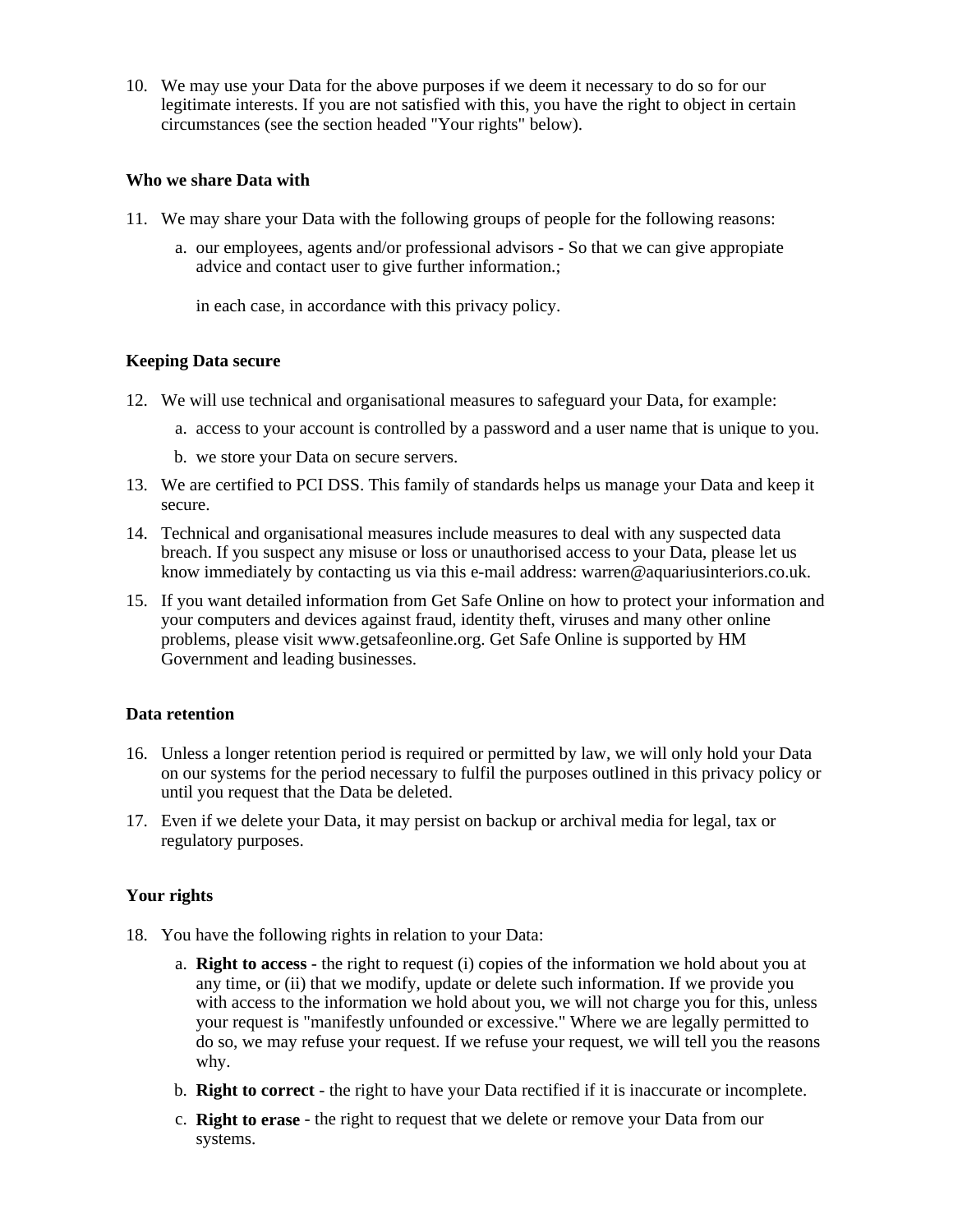- d. **Right to restrict our use of your Data** the right to "block" us from using your Data or limit the way in which we can use it.
- e. **Right to data portability** the right to request that we move, copy or transfer your Data.
- f. **Right to object** the right to object to our use of your Data including where we use it for our legitimate interests.
- 19. To make enquiries, exercise any of your rights set out above, or withdraw your consent to the processing of your Data (where consent is our legal basis for processing your Data), please contact us via this e-mail address: warren@aquariusinteriors.co.uk.
- 20. If you are not satisfied with the way a complaint you make in relation to your Data is handled by us, you may be able to refer your complaint to the relevant data protection authority. For the UK, this is the Information Commissioner's Office (ICO). The ICO's contact details can be found on their website at https://ico.org.uk/.
- 21. It is important that the Data we hold about you is accurate and current. Please keep us informed if your Data changes during the period for which we hold it.

#### **Links to other websites**

22. This Website may, from time to time, provide links to other websites. We have no control over such websites and are not responsible for the content of these websites. This privacy policy does not extend to your use of such websites. You are advised to read the privacy policy or statement of other websites prior to using them.

#### **Changes of business ownership and control**

- 23. Aquarius Interiors Limited may, from time to time, expand or reduce our business and this may involve the sale and/or the transfer of control of all or part of Aquarius Interiors Limited. Data provided by Users will, where it is relevant to any part of our business so transferred, be transferred along with that part and the new owner or newly controlling party will, under the terms of this privacy policy, be permitted to use the Data for the purposes for which it was originally supplied to us.
- 24. We may also disclose Data to a prospective purchaser of our business or any part of it.
- 25. In the above instances, we will take steps with the aim of ensuring your privacy is protected.

## **General**

- 26. You may not transfer any of your rights under this privacy policy to any other person. We may transfer our rights under this privacy policy where we reasonably believe your rights will not be affected.
- 27. If any court or competent authority finds that any provision of this privacy policy (or part of any provision) is invalid, illegal or unenforceable, that provision or part-provision will, to the extent required, be deemed to be deleted, and the validity and enforceability of the other provisions of this privacy policy will not be affected.
- 28. Unless otherwise agreed, no delay, act or omission by a party in exercising any right or remedy will be deemed a waiver of that, or any other, right or remedy.
- 29. This Agreement will be governed by and interpreted according to the law of England and Wales. All disputes arising under the Agreement will be subject to the exclusive jurisdiction of the English and Welsh courts.

#### **Changes to this privacy policy**